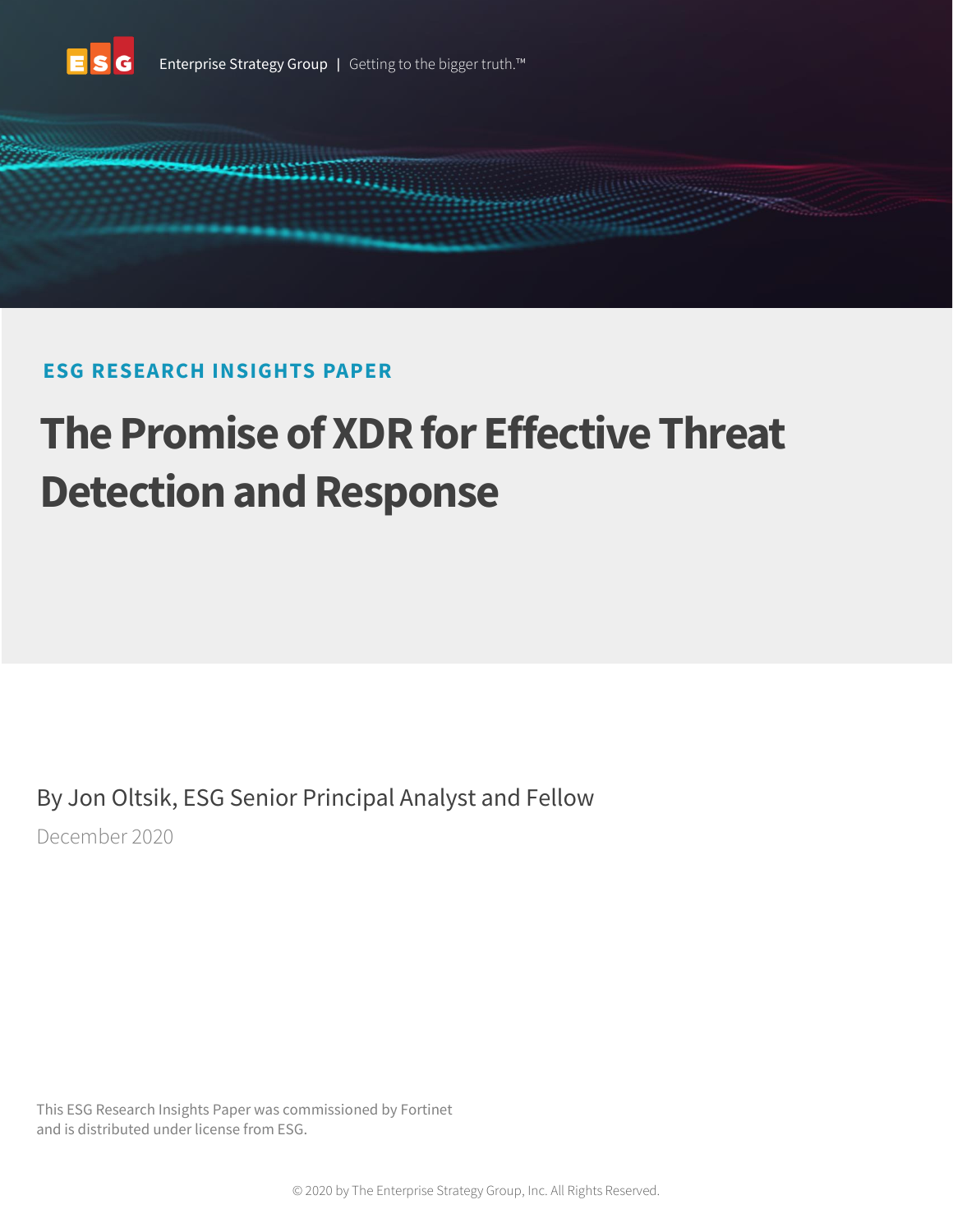

### **Contents**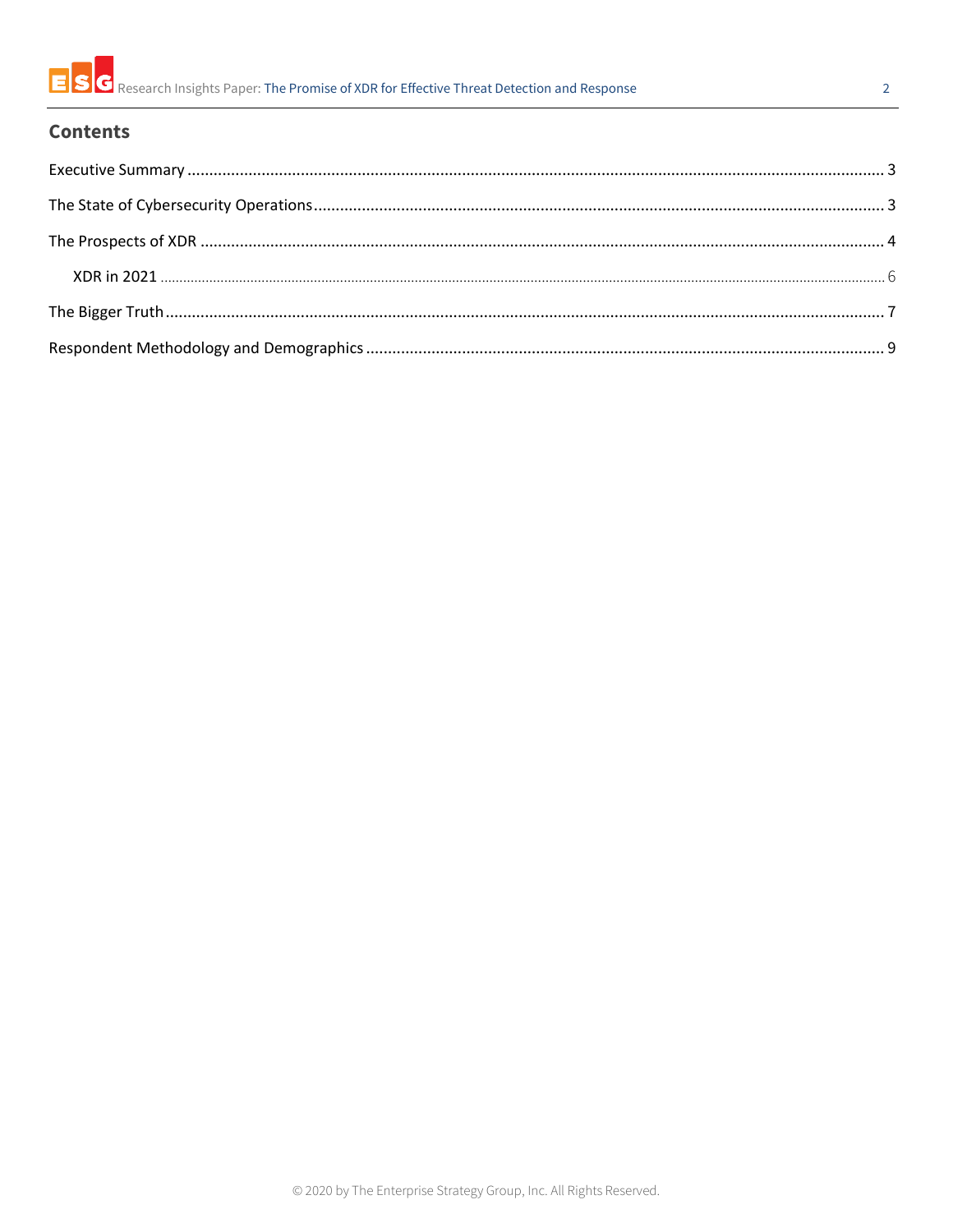# <span id="page-2-0"></span>**Executive Summary**

In October 2020, the Enterprise Strategy Group (ESG), completed a research survey of 388 cybersecurity and IT professionals who are directly involved with their organization's cybersecurity operations and threat detection and response. Twenty-four percent of respondents came from mid-market organizations (i.e., 100 to 999 employees) while the remaining 76% came from enterprise organizations (i.e., more than 1,000 employees). Further description of the research methodology and survey demographics are presented at the end of this report.

Based upon the research collected for this project, ESG reached the following conclusions:

- Threat detection and response efforts are stressed to a breaking point. Organizations suffer from a "perfect storm" of security operations challenges. Many firms are short-staffed or lack advanced cybersecurity skills due to the global cybersecurity skills shortage. SOC teams also tend to anchor threat detection and response with an army of disconnected point tools, generating a large volume of independent security information and feeding a manual process. This haphazard approach can't scale, so SOC teams are struggling to keep up with a combination of security data growth, targeted threats, and a growing attack surface. Alarmingly, security operations may be fast approaching a breaking point at some organizations.
- Organizations want consolidated and integrated security operations solutions. Recognizing these limitations, organizations are aggressively integrating their security analytics and operations technologies. The goal here is to transform disparate point tools into a security operations and analytics platform architecture (SOAPA), consolidating the data pipeline, analytics, visualization, and management. In a tightly integrated SOAPA, the whole architecture is more valuable than the sum of the individual parts (i.e., point tools).
- XDR may help organizations improve security efficacy and operational efficiency. The research survey explored the potential use of a new security technology platform called eXtended detection and response (XDR)—an integrated suite of security products that unifies control points, security telemetry, analytics, and operations into one enterprise system. Based upon the data collected, security professionals appreciate the XDR design point and potential benefits. Anticipating improvements in security efficacy and operational efficiency, many CISOs plan to give it a try in the next 12 months.

# <span id="page-2-1"></span>**The State of Cybersecurity Operations**

Threat detection and response is a core responsibility of any cybersecurity team, but many continue to struggle in this area. Beyond the global cybersecurity skills shortage, ESG research points to a range of threat detection and response challenges:

- Manual processes remain a big impediment: 43% of organizations agree that their organization relies on too many manual processes for threat detection and response. This stresses an already overwhelmed staff.
- Security noise is overwhelming security operations as 44% of organizations agree that their team struggles to keep up with the daily volume of security alerts. This means that they are missing important signals while dwelling on white noise and false positive indicators.
- Two-thirds of organizations (67%) manage threat detection and response using an assortment of point tools. This means that the SOC team is forced to monitor enterprise security status by piecing together individual views from each tool, leading to blind spots and inefficiencies.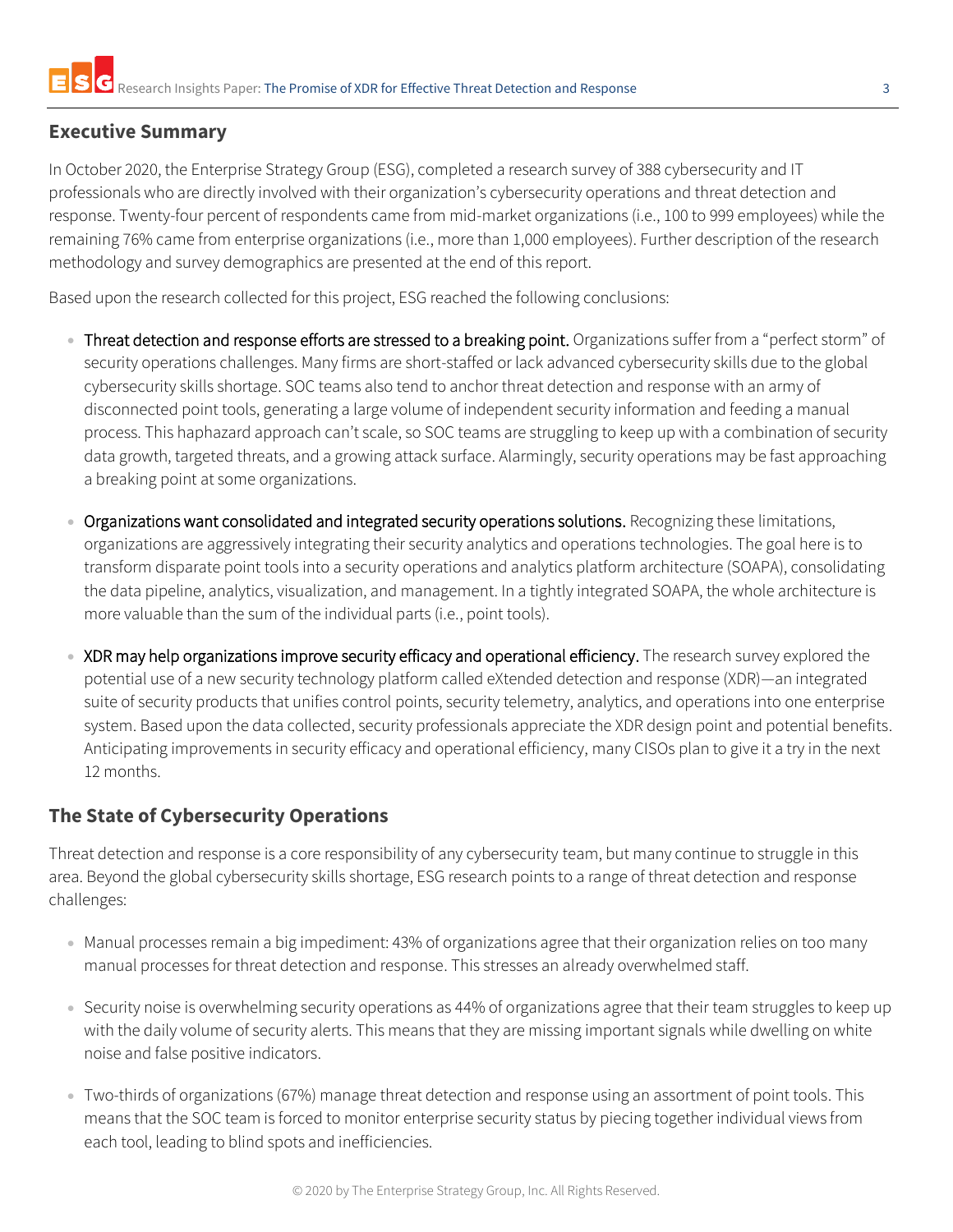Threat detection efforts are also dependent on a scalable, high performance data pipeline to collect, process, and analyze real-time security data. This includes endpoint data, network data, cloud data, and threat intelligence. Unfortunately, building and managing a scalable security data pipeline isn't easy. The research reveals that 36% to 38% of respondents reported challenges scaling the data pipeline, integrating threat intelligence with internal security alerts, and filtering through security data to separate signal from noise.

The ESG research paints an alarming picture. For many security teams, threat detection and response isn't working well, and problems are increasing. Organizations need to think differently with a new approach to tools and processes for threat detection and response or face a future of increasing cyber-risk and frequent security incidents.

# <span id="page-3-0"></span>**The Prospects of XDR**

Fortunately, CISOs do recognize that improving threat detection and response is critical for protecting mission-critical assets and business processes. Many are already doing things like consolidating vendors and integrating security tools into a security operations and analytics platform architecture (SOAPA). On the supply side, security technology vendors have introduced a new type of SOAPA-like integrated security platform called eXtended detection and response (XDR). ESG defines XDR as:

*An integrated suite of security products spanning hybrid IT architectures that is designed to interoperate and coordinate on threat prevention, detection, and response. XDR unifies control points, security telemetry, analytics, and operations into one enterprise system.*

Like SOAPA, XDR integrates individual point tools into a common architecture. XDR also adds advanced analytics and capabilities for process automation. In this way, XDR can address many of the challenges described. Advanced analytics can help bolster the productivity of overworked SOC analysts by filtering noise and aggregating signals into high fidelity alerts. At the same time, process automation addresses the current dependence on manual processes.

According to ESG research, security professionals see the potential value of XDR. In fact, XDR could be especially appealing for security operations in areas like (see Figure 1):

- Simplifying visualizations of complex attacks across the attack surface. SOC analysts often complain about "swivel chair" management as they are forced to view multiple security dashboards, logs, and reports as part of threat investigations. Survey respondents (42%) believe that XDR would be especially attractive if it could simplify visualization of complex attacks across the attack surface. In other words, they want an XDR interface that lets them monitor and investigate cyber-attack lifecycles as they proceed through the kill chain.
- Advanced analytics for detecting modern, sophisticated attacks. Rather than rely on event correlation and discrete machine learning algorithms and other techniques for every security domain (i.e., endpoint, network, etc.), 38% of cybersecurity professionals want XDR solutions offering advanced analytics that can detect modern, sophisticated attacks. In this way, machines can crunch vast amounts of data across control points, detect real cyber-attacks in progress, and present analysts with detailed timelines of the events involved in the attack lifecycle. Armed with this information, security teams can accelerate investigations and incident response.
- Automated response capabilities. When threats are detected with a high degree of confidence, 31% of security teams want XDR to take automated responses to block attacks in progress. These automated response actions could include updating endpoint security signatures, blocking a DNS domain, or adding a new firewall rule. The goal? Continually fortify the entire cybersecurity infrastructure—not just individual security domains – at machine speed.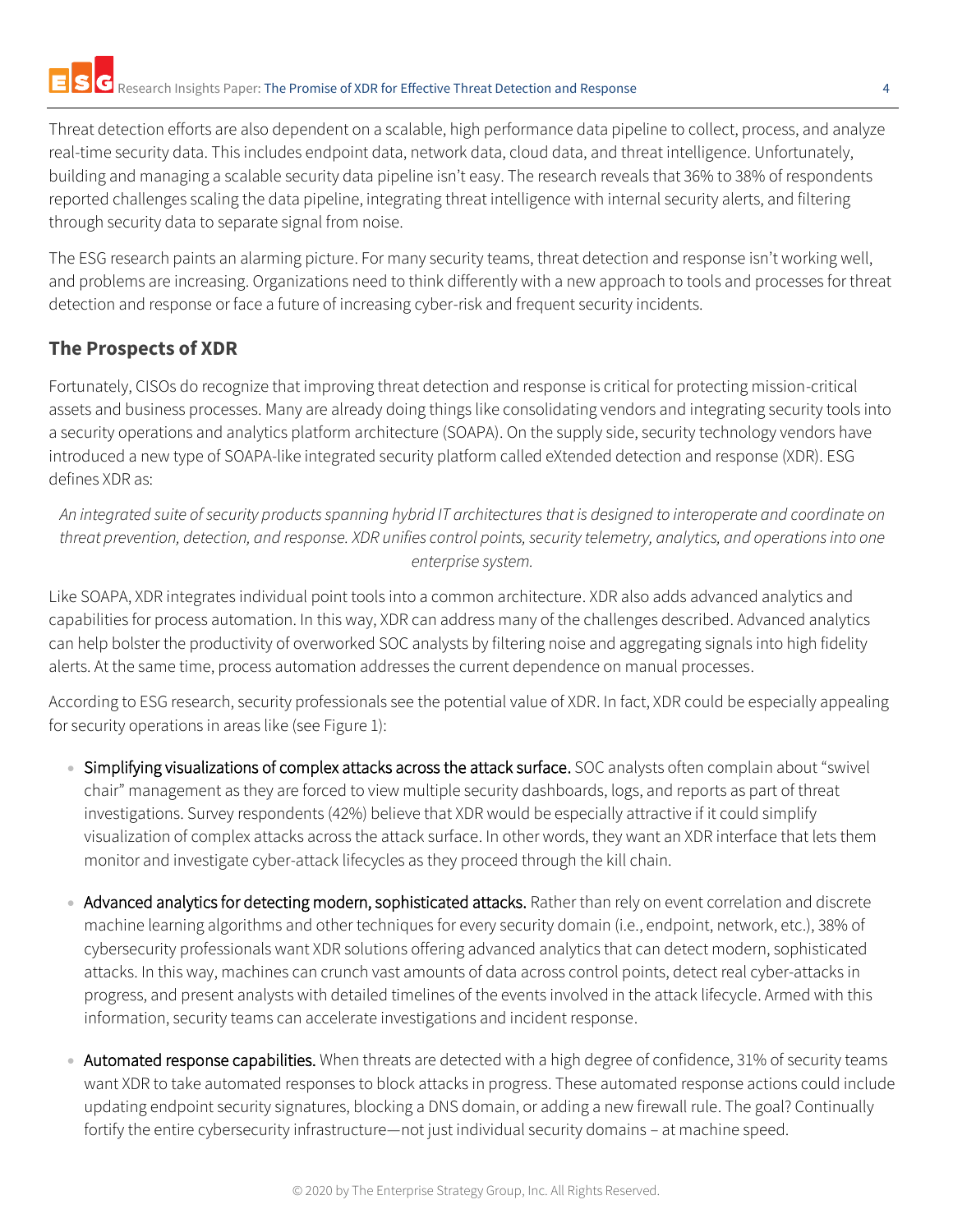#### **Figure 1. Most Appealing XDR Capabilities**

#### **Which of the following XDR capabilities are most appealing to your organization? (Percent of respondents, N=339, three responses accepted)**



*Source: Enterprise Strategy Group*

Beyond XDR feature/functionality, CISOs want XDR outcomes that address current threat detection and response challenges and produce real business benefits. The ESG research indicates that security professionals rank the top XDR outcomes as (see Figure 2):

- High fidelity alerts for detection and prioritization. 40% of security operations teams want alerts to be timely and accurate, containing a timeline of details that track the progress of cyber-attacks. These specific facts can then help them prioritize responses, pinpoint the root cause and scope of a cyber-attack, and build a remediation plan for reinforcing applicable security controls.
- A central management hub. 38% of security operations analysts want to create and manage security policies, configure security controls, and view security activities through a single interface. By consolidating security controls, XDR can centralize security command and control in this way.
- Coverage for a growing attack surface from endpoints through cloud. 37% of security operations analysts want to extend their threat detection and response capabilities across a growing attack surface. This speaks to XDR's integration and visualization across all control points including endpoints, networks, servers, and cloud workloads. Some XDR offerings will include other controls such as email security, web security, and SaaS security, but the goal remains the same—track malicious/suspicious activities across the entire attack kill chain. This capability can also help align XDR with the MITRE ATT&CK Framework.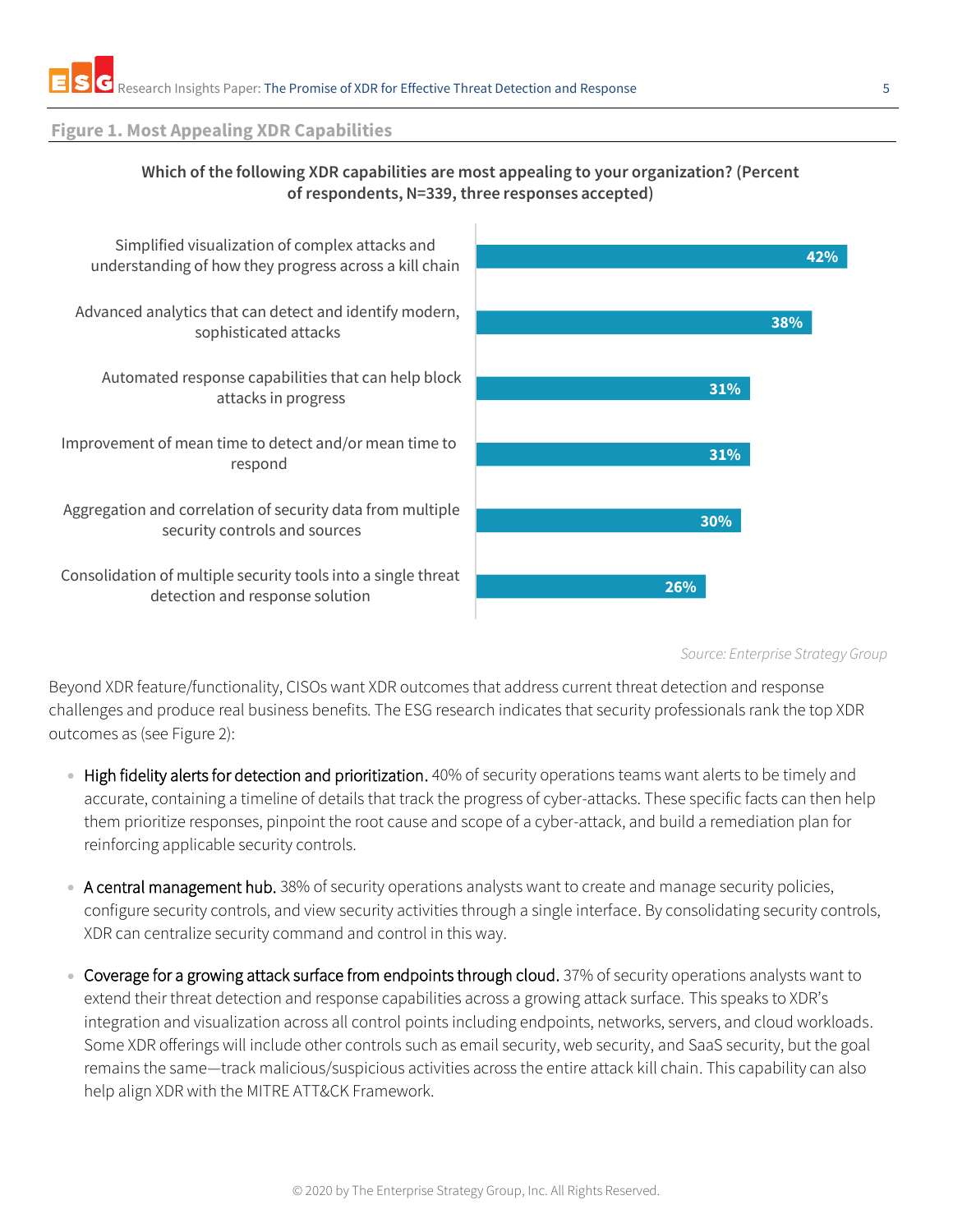#### **Figure 2. XDR Outcomes for Security Efficacy**



**What XDR outcome would be most important for your organization in terms of security** 

#### *Source: Enterprise Strategy Group*

Services remain a big part of threat detection, especially the move to a sophisticated solution set like XDR: 35% of survey respondents indicated that their organization already uses a managed detection and response (MDR) service while another 38% are working on a project to adopt an MDR service. This reliance on services extends to XDR as well—45% of organizations want to utilize deployment services (i.e., project management, test, pilot, implementation, etc.), while 35% want to utilize planning services (i.e., assessment, project design and planning, etc.). CISOs seeking this type of help should work with XDR vendors and/or service providers that offer reference architectures and deployment guides as well as XDR best practice strategies.

#### <span id="page-5-0"></span>XDR in 2021

XDR is a nascent technology today in 2020, but ESG research reports that 2021 will be an active year, highlighted by technology innovation and implementation. Given all the current issues associated with threat detection and response in general, most organizations have plans to see how XDR can help them. For example:

• Organizations are already moving forward towards XDR. The research reveals that nearly one-quarter (23%) of organizations are already working on an XDR project. These are likely custom integration projects between two controls like EDR and network detection and response (NDR). Additionally, 70% believe they could establish an XDR budget within the next 12 months (see Figure 3). This speaks to the pressing need to improve security efficacy and streamline security operations.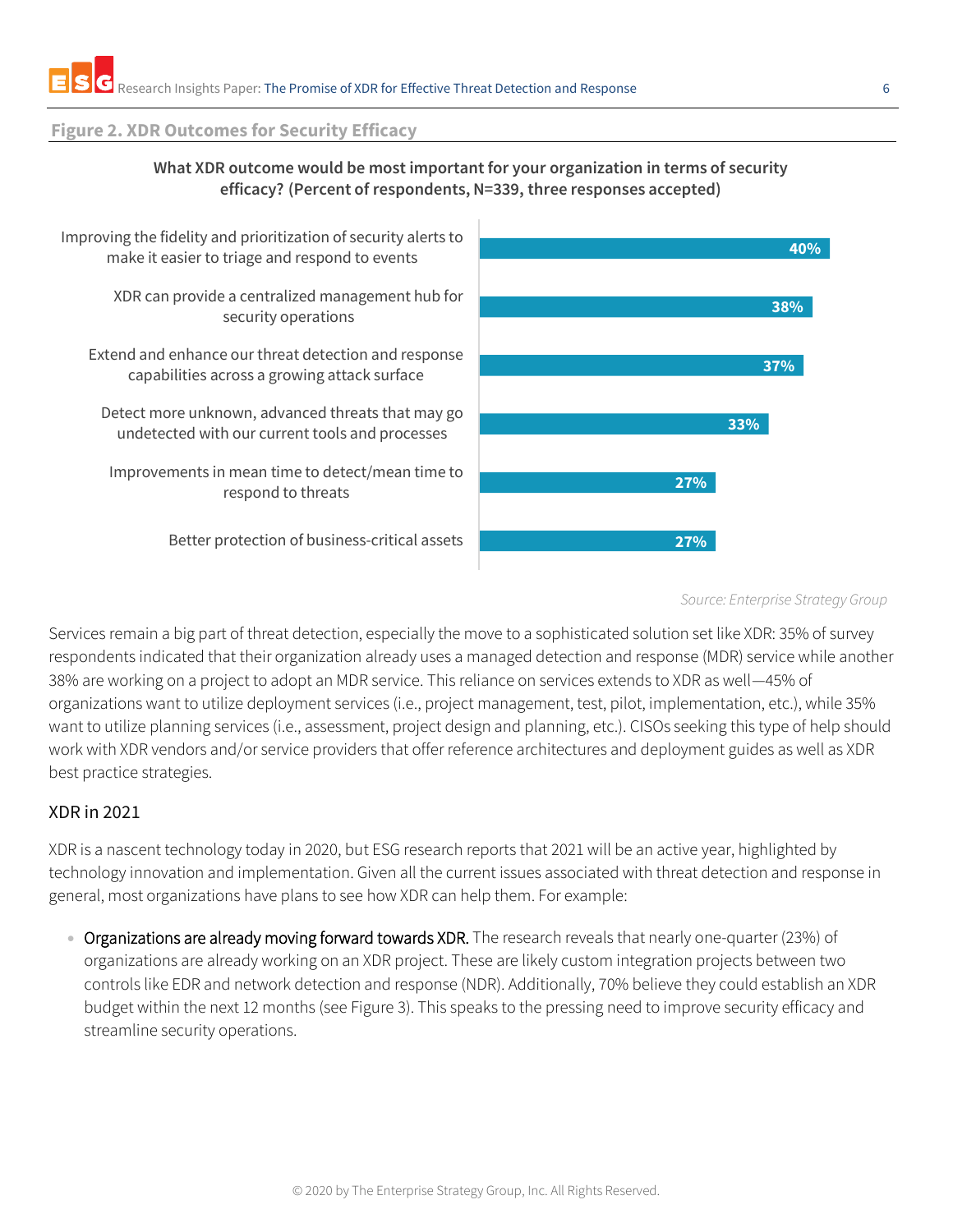#### **Figure 3. XDR Budget Plans**



#### **When could you foresee your organization establishing a formal budget to invest in an XDR solution? (Percent of respondents, N=339)**

*Source: Enterprise Strategy Group*

- XDR could replace existing security controls. Nearly half (48%) of organizations would be willing to replace existing controls with XDR while an additional 47% might do so if they were convinced of XDR's effectiveness. Which controls? The most likely areas are endpoint and network security, but the platform nature of XDR could cause organizations to replace others as well. Interestingly, many organizations may start with cloud-based threat detection and response controls and then build out a more comprehensive XDR architecture from there.
- Organizations would be willing to add XDR sensors/agents to their infrastructure. More than three-quarters (76%) of organizations would be willing to add a new sensor or agents if necessary or if XDR could deliver significant benefits. Again, this is indicative of the grave need for security improvement. If organizations need to collect, process, and analyze more data, they are willing to do so to achieve better results.

# <span id="page-6-0"></span>**The Bigger Truth**

The ESG research indicates that many organizations don't have the right people, processes, or technology to meet their threat detection and response needs. Their people are overwhelmed and operating sub-optimally, lacking the right sized cybersecurity staff or security analytics skills. Processes are often manual and fraught with repetitive tedious tasks like looking up IP addresses. And threat detection and response processes are often dependent on armies of disconnected point tools with myopic purviews of the enterprise security landscape. CISOs must realize that making incremental people, process, and technology changes can only result in incremental benefits and not the transformational changes they really need.

There appears to be a change on the horizon, however—security technology vendors recognize the acute needs of security professionals and seek to address them with tightly coupled end-to-end security platforms called XDR. XDR may be an emerging market, but ESG believes it will develop quickly in 2021 and beyond. Based on the data presented in this ESG research insights report, it's clear that many organizations will welcome XDR if it can live up to its promises.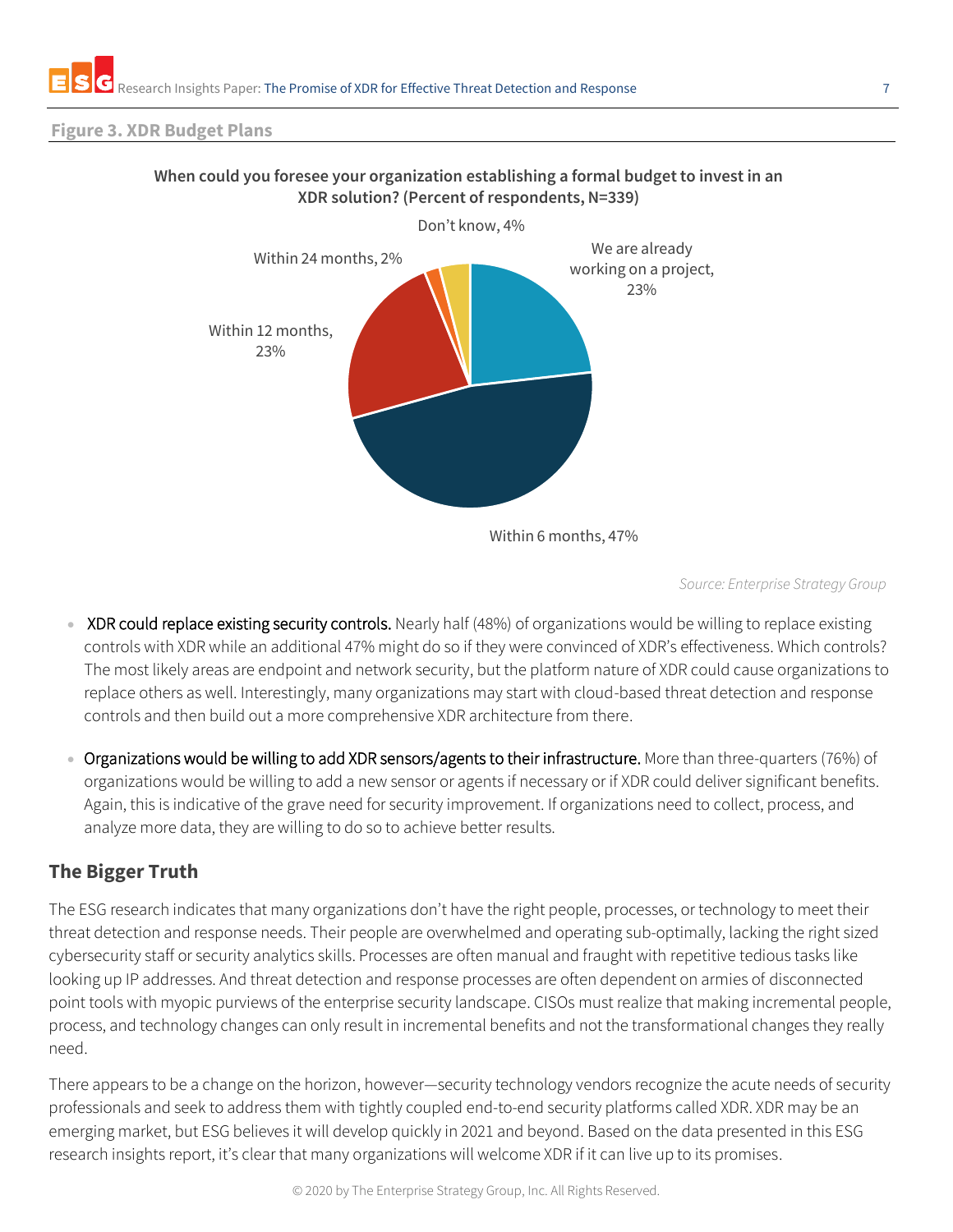As organizations evaluate XDR, ESG recommends that they:

- Start small but plan big. CISOs should focus their short-term XDR efforts on particularly weak or complex areas. For example, for years, organizations have been dissatisfied with traditional endpoint security and more recently many indicated that they need better visibility into malicious/suspicious activities related to cloud workloads, so either or both of these may be an ideal place to start. Beyond a starting point, security teams should view XDR as a phased deployment over time with a goal of complete attack surface coverage in a reasonable timeframe of 18 to 36 months. Each product phase should be measured by consolidation and integration benefits achieved.
- Look for advanced analytics. Leading XDR solutions will distinguish themselves based on content—vendor rule sets, community contributions, machine learning algorithms, etc. Look for vendors with experienced threat research teams committed to analytics innovation and continuous content updates.
- Consider process automation critical. While XDR won't compete with full-blown SOAR anytime soon, leading XDR platforms should support process automation, especially for incident response and risk mitigation. When malicious IoCs are discovered, XDR should automatically apply blocking rules across the infrastructure from endpoints to public clouds.